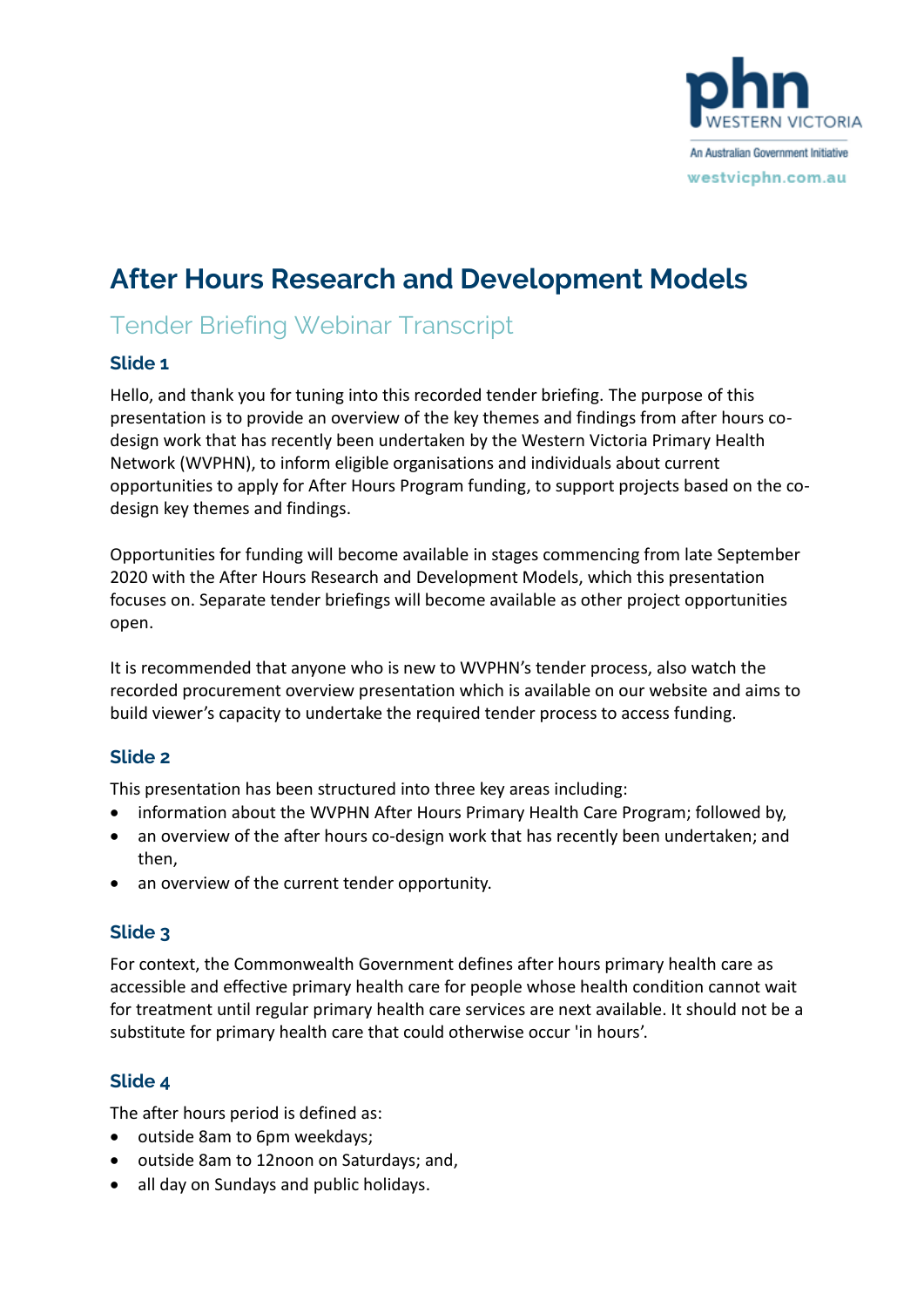The after hours period can be further broken into the:

- Sociable after hours period, which is from 6pm through to 11pm weeknights; and,
- Unsociable after hours period, which is 11pm through to 8am weekdays, hours outside of 8am and 12noon Saturdays, and all day Sundays and public holidays.

# **Slide 5**

All PHNs are funded to address gaps in after hours service arrangements and improve service integration through the After Hours Primary Health Care Program. The objectives of the Program, set by the Commonwealth Government are:

- increasing the efficiency and effectiveness of after hours primary health care for patients, particularly those with limited access to Health Services;
- improving access to After Hours Primary Health Care through effective planning, coordination and support for population based After Hours Primary Health Care Services; and,
- improving the availability of after hours GP services through working collaboratively with GPs.

# **Slide 6**

In July 2015, new Commonwealth funding arrangements for after hours service provision were implemented, this included:

- an After Hours Practice Incentive Payment (PIP) for GPs through the Commonwealth Government; and,
- funding to PHNs to support locally tailored after hours services.

The announcement of extended after hours program funding for PHNs until 2021 provides an opportunity for WVPHN to co-design longer term collaborative models for after hours primary health care to support innovative initiatives that integrate and streamline after hours service provision.

#### **Slide 7**

Through the After Hours Co-design activity, a range of stakeholders across the WVPHN catchment were invited to participate in a co-design process to (re)design collaborative, client centered and financially viable after hours service model/s for the communities across western Victoria. This involved key stakeholder engagement opportunities though an on-line forum and survey, individual telephone and/or face-to face meetings and various co-design workshops held throughout November/ December 2019 and January/ February 2020. A total of 37 individuals participated in workshops, while 22 organisations (with various numbers of individuals in attendance) participated in face-to-face meetings. There was a high level of engagement through the on-line survey with a total 72 responses received.

#### **Slide 8**

WVPHN has utilised the findings from the After Hours Co-design, in addition to consolidated learnings from a range of previously funded after hours projects, to identify the following key themes: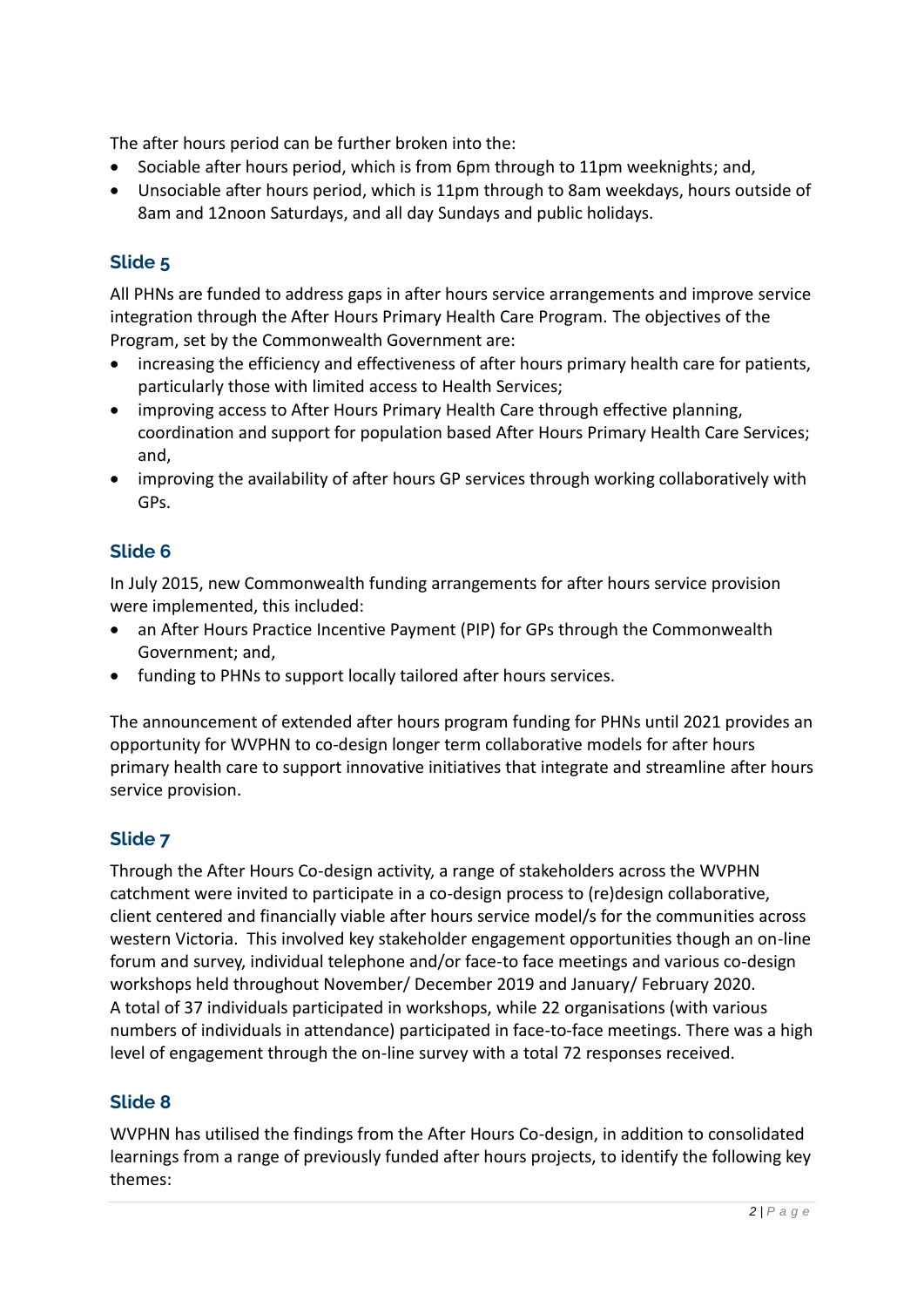- **Telehealth;** increase access to primary health care services after hours using telehealth;
- **Workforce;** build the capacity of the after hours workforce including nurses;
- **Access;** increase access to primary health care services in the after hours period by increasing or extending service availability in the after hours and/or in hours period;
- **Aged Care;** increase access to after hours primary health care services for those living in residential aged care, and;
- **Community awareness and self- management**; increase community awareness of the available after hours services to better support self-management.

#### **Slide 9**

Ten primary design constraints and four secondary design constraints that align with the delivery of best practice after hours care were also socialised and affirmed through the after hours co-design process. I won't take up time reading through each design constraint now however, *a detailed report highlighting the key findings is available on the Western Victoria PHN website*, which lists these design constraints. Based on the key themes presented in the previous slide, and these after hours design constraints, procurement of five separate After Hours Co-design Projects is planned to commence in stages from late September 2020. In this session, we are focused on the opportunity that is currently, or will soon be open for tender, which is the After Hours Research and Development Models.

#### **Slide 10**

The After Hours Research and Development Models project, involves procurement of activities at a whole of region level to support the development of initiatives that integrate and streamline after hours service provision and support collaborative approaches, with a particular focus on the following:

- **Telehealth:** which could include piloting a sustainable virtual service for patients to access after hours primary health care services from a GP and/ or Nurse Practitioner after hours. Projects could look at how services can leverage off and learn from the increased utilisation of telehealth (and the funding to support this) in response to the COVID-19 pandemic.
- **Workforce and Care Coordination:** which could include piloting sustainable workforce models that build the capacity of the after hours workforce beyond the life of funding; this option may involve the development of a care coordination role to support and coordinate a range of holistic health services for patients, delivery of essential training to build the capacity of the after hours workforce and/or increasing the after hours nursing workforce through an upskilling pathway.
- **Access:** which could include piloting sustainable models that increase access to primary health care services in the after hours period beyond the life of funding; this option may include increasing or extending service availability in the after hours and/or in hours period and may include other sectors such as mental health, alcohol and other drugs and aged care.

Projects may address one or more of these priority areas and will also be required to design service models that are in line with one or more of the after hours design constraints as these represent best practice for the delivery of after hours primary care services. Projects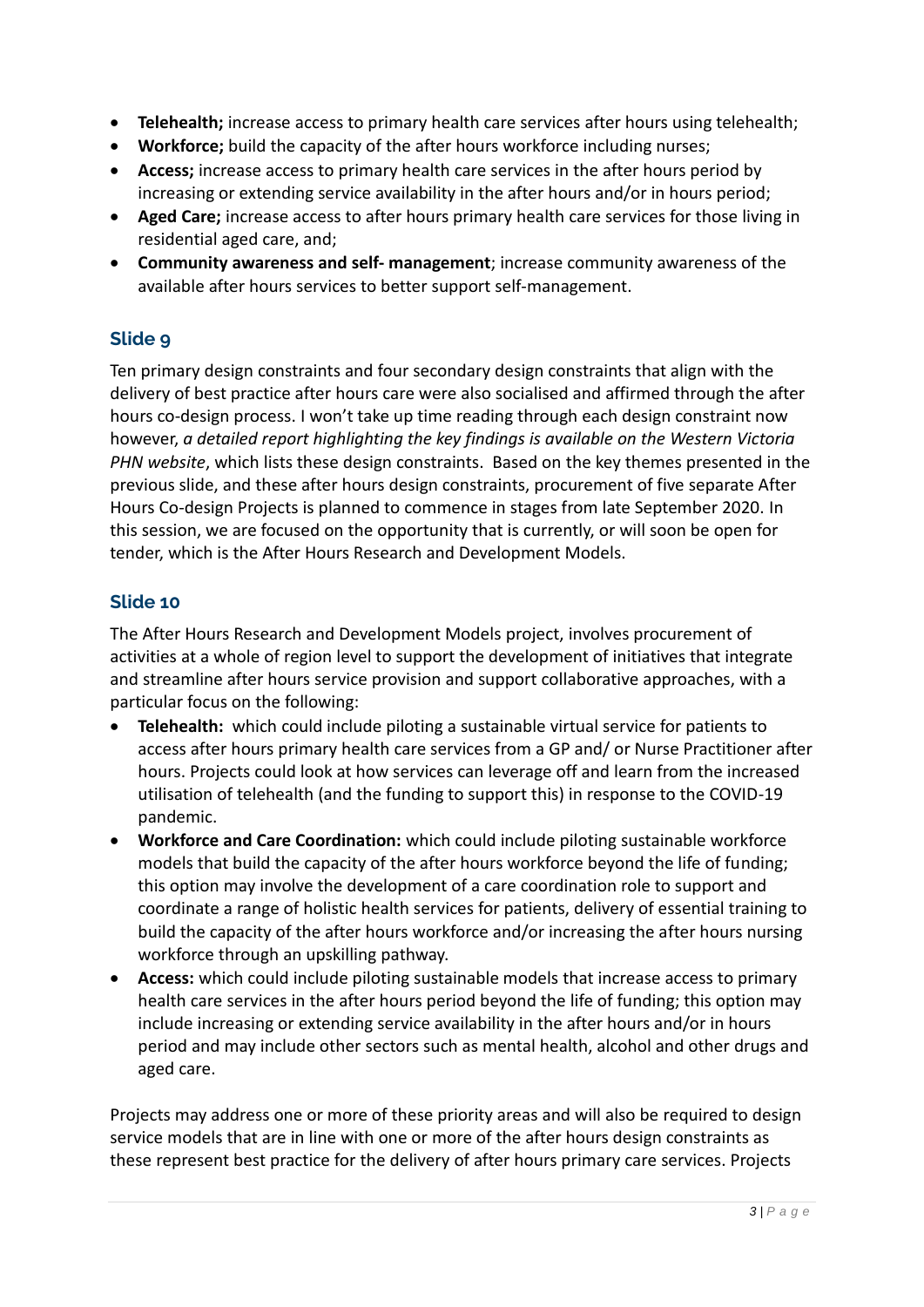may be piloted at a whole of regional level, with up to a maximum of \$300,000 per project available or, at a sub-regional level with up to a maximum \$200,000 per project available. Project work will need to be undertaken between November 2020 and November 2021. The tender is anticipated to be made available via TenderLink on 28 September 2020 until 16 October 2020.

#### **Slide 11**

All WVPHN invitations to tender are made via our e-Tender portal, Tenderlink. All interested individuals or organisations who wish to view further details or submit a tender application, must be registered on the TenderLink portal. Supplier registration is free; however you will need a valid email address. If your email is not registered on the portal, you will be asked to register your full organisation details (including a valid ABN), and agree to the TenderLink Terms of Service. Once registered, you can request to receive email alerts about future opportunities.

#### **Slide 12**

Opportunities to apply for After Hours Program funding to support other projects identified through the after hours co-design process are anticipated to commence in early 2021. Keep an eye out on TenderLink for the following:

- **1.** After Hours Quality Improvement Grants which will provide grants to support general practices, residential aged care facilities, health services, mental health, alcohol and other drugs, pharmacy, radiology and pathology services at a sub-regional level to make quality improvements in line with the 10 primary and/ or 4 secondary after hours service design constraints identified through the After Hours Co-design process, which I touched on in previous slides.
- **2.** After Hours Portal for Consumers, Stage 1 which involves the engagement of a consultant to work with stakeholders, including community, to scope the feasibility of a whole of region after hours portal for consumers that promotes self-managed care, improves access to existing telephone-based services and increases consumer awareness/ access to locally available after hours service options.
- **3.** Stage 2 of the After Hours Portal for Consumers which involves engagement of a consultant or organisation to engage the market and other potentially interested organisations such as private health insurers and consumer groups, to determine whether there is interest in the development, implementation and maintenance of the after hours portal scoped in stage 1, and the feasibility of incorporating it into business as usual or as a business development opportunity.

WVPHN will also engage a consultant to evaluate all after hours co-design projects procured over 2020-2021. Early engagement of an evaluation consultant will enable them to work collaboratively with the successful suppliers of After Hours Co-design Projects to develop an evaluation plan during the early phases of each separate project.